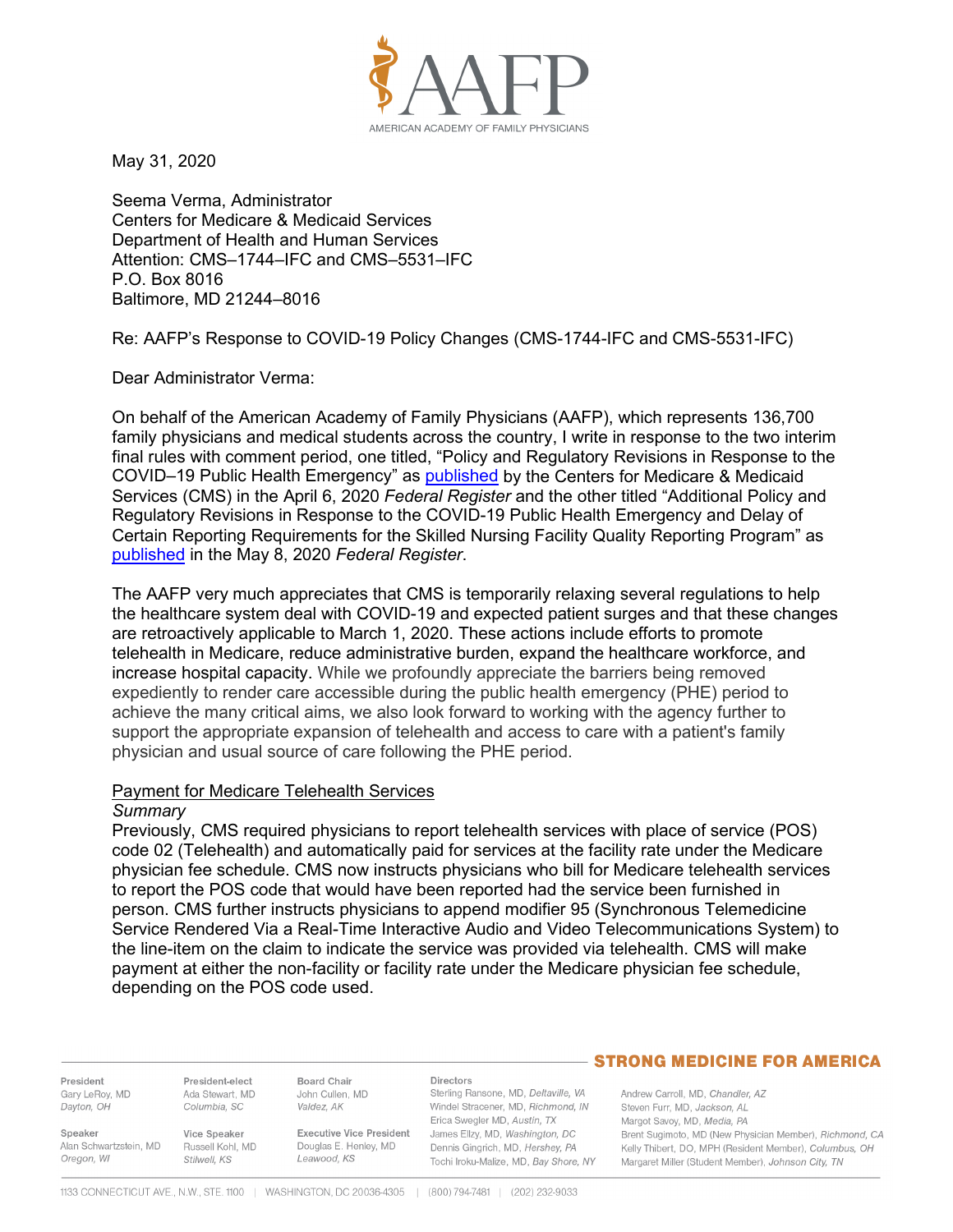Administrator Verma May 31, 2020 Page 2 of 13

In addition, for the duration of the PHE CMS is adding approximately 80 services to the list of Medicare-covered telehealth services. The complete list can be found on the CMS website.

# *AAFP Response*

The AAFP supports these needed changes in the context of the PHE. We hope to work further with the agency to identify telehealth codes that should permanently be handled in this manner. Many physicians have quickly deployed new or updated existing capabilities in order to deliver telehealth services. Given these investments, an automatic return to pre-COVID telehealth policies would be a setback for physicians and patients' access to care.

#### Telehealth Modalities and Cost-sharing

#### *Summary*

Under this new regulation, CMS states that interactive communications system means any multimedia communications that include, at a minimum, audio and video equipment permitting two-way, real-time interactive communication between the patient and distant site physician or practitioner. This exception is effective for the duration of the COVID-19 pandemic.

CMS clarifies that the Office of Inspector General's (OIG) policy, stating that physicians will not be subject to sanctions for reducing or waiving cost-sharing obligations, applies to a broad category of non-face-to-face services, including telehealth visits, virtual check-in services, evisits, monthly remote care management, and monthly remote patient monitoring.

# *AAFP Response*

The AAFP fully agrees with the clarification on "phone" being a viable interactive telecommunications system. We also believe that there is tremendous value in asynchronous telecommunication systems and ask CMS to reimburse for the use of those delivery methods as well during the PHE.

We support the OIGs waiving any resulting administrative sanctions for reducing or eliminating any cost-sharing obligations for Federal health care program beneficiaries for telehealth services. Such reductions or eliminations should be at the discretion of the physician or practice.

Many of our members have inquired about whether to charge co-pays and deductibles to their patients. The AAFP has advised them that the *Families First Coronavirus Response Act*  (FFCRA) waives cost sharing for COVID-19 testing-related services for Medicare Part B patients. Cost-sharing is waived for office visits that result in the order or administration of the COVID-19 test, or the evaluation of an individual to determine the need for such a test. The cost-sharing waiver is effective for dates of service starting March 18, 2020, until the end of the current PHE.

# Communication Technology-Based Services (CTBS)

# *Summary*

On an interim basis, CMS is finalizing that HCPCS G2012 and G2010 can be provided to both new and established patients. CMS is also finalizing on an interim basis that consent may be obtained at the same time a service is furnished. Consent may be obtained by auxiliary staff under general supervision, as well as the billing practitioner. In addition, CMS will exercise enforcement discretion as it pertains to the restriction that CPT 99421-99423 must be provided to established patients. CMS will not conduct reviews to consider whether the services were provided to established patients.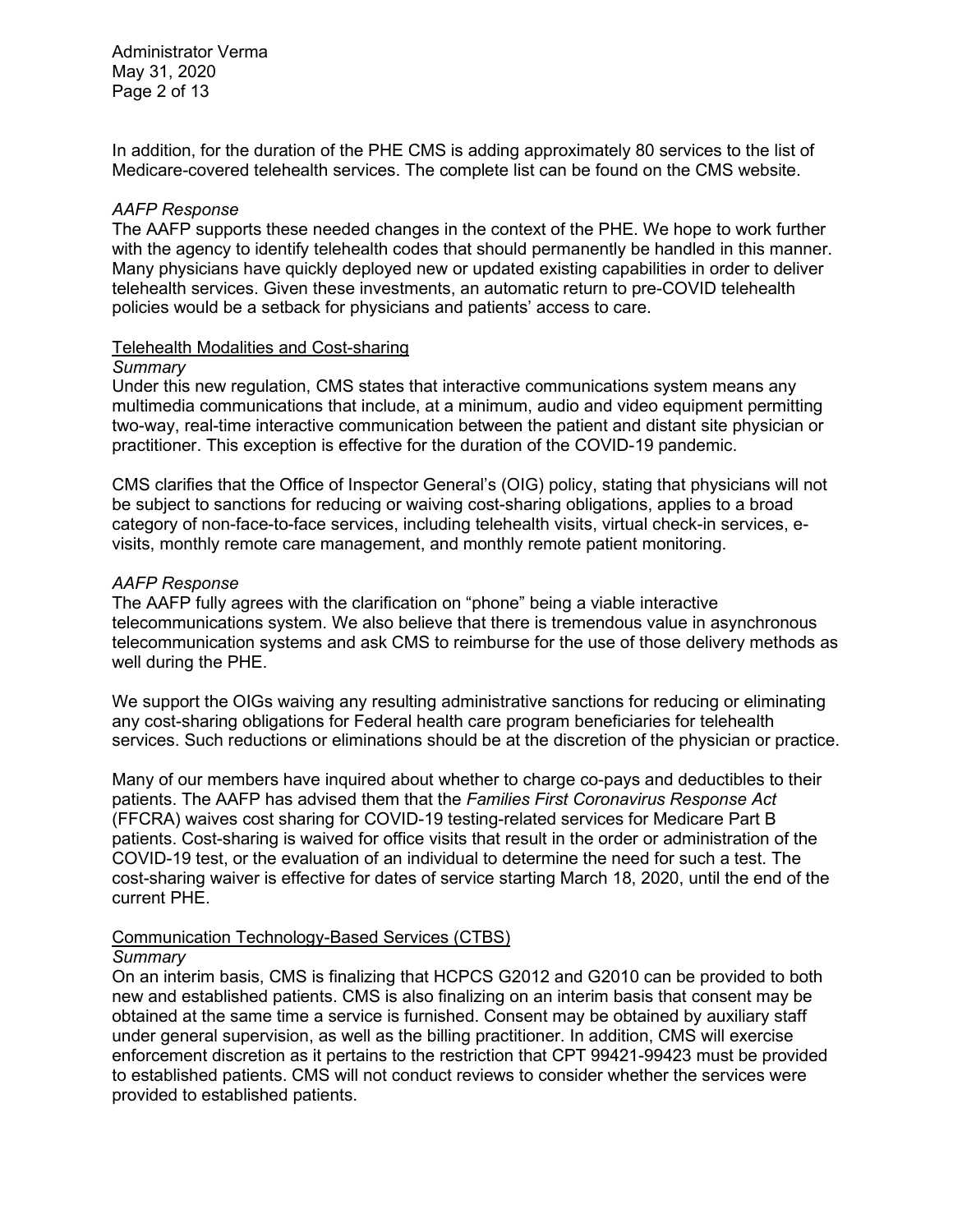Administrator Verma May 31, 2020 Page 3 of 13

CMS is broadening the availability of HCPCS G2012 and G2010 to allow other practitioners to furnish the services. This includes licensed clinical social workers, clinical psychologists, physical therapists, occupational therapists, and speech-language pathologists. CMS notes this is not an exhaustive list and seeks input on other types of practitioners who might be providing these services in the context of the COVID-19 pandemic.

CMS is designating HCPCS G2010, G2012, G2061, G2062, G2063 as CTBS "sometimes therapy" services that would require private practice occupational therapist, physical therapist, and speech-language pathologist to include the corresponding GO, GP, or GN modifier on claims for these services.

# *AAFP Response*

The AAFP appreciates and supports CMS's decision, on an interim basis, to allow physicians and designated non-physician practitioners to receive Medicare payment for these services when provided to new and established patients. We also appreciate and support CMS's decision to permit consent at the time a service is furnished and to allow auxiliary staff under general supervision to obtain that consent.

The decision to allow auxiliary staff under general supervision to obtain consent for these services does raise questions about the extent to which ancillary clinical staff such as registered nurses, licensed practical nurses, and medical assistants may be involved in the services in question and still have those services billed under the physician's provider number as "incident to" services. For instance, could a physician delegate a virtual check-in to a nurse care manager within the practice and report the service as G2012 under the physician's provider number if all the necessary "incident to" requirements are met?

Ancillary staff in a family medicine practice often handle much of the virtual communication between physicians and patients as part of an established plan of care (e.g. conveying symptoms and history to the physician, communicating physician recommendations and instructions back to the patient along with signs/symptoms to watch for that would indicate a change in clinical course and need for re-evaluation and/or in-person care per the physician's instructions). Where this staff time is not otherwise counted towards other services (e.g. chronic care management), it may be helpful to report communication technology-based services as "incident to" services under the physician's provider number. Further sub-regulatory guidance from CMS on this point would be helpful.

# Direct Supervision by Interactive Telecommunications Technology

# *Summary*

For the duration of the COVID-19 pandemic, CMS is revising the definition direct supervision to allow direct supervision to be provided using real-time interactive audio and video technology. CMS is seeking information as to whether there should be any guardrails and what kind of risk this policy might introduce for beneficiaries while reducing the risk of COVID-19 spread. CMS notes the revision only pertains to the way the supervision requirement can be met. It does not change the underlying payment or coverage policies related to the scope of Medicare benefits, including Part B drugs.

CMS is also altering the definition of direct supervision at §410.32(b)(3)(ii) to state that necessary presence of the physician for direct supervision includes virtual presence through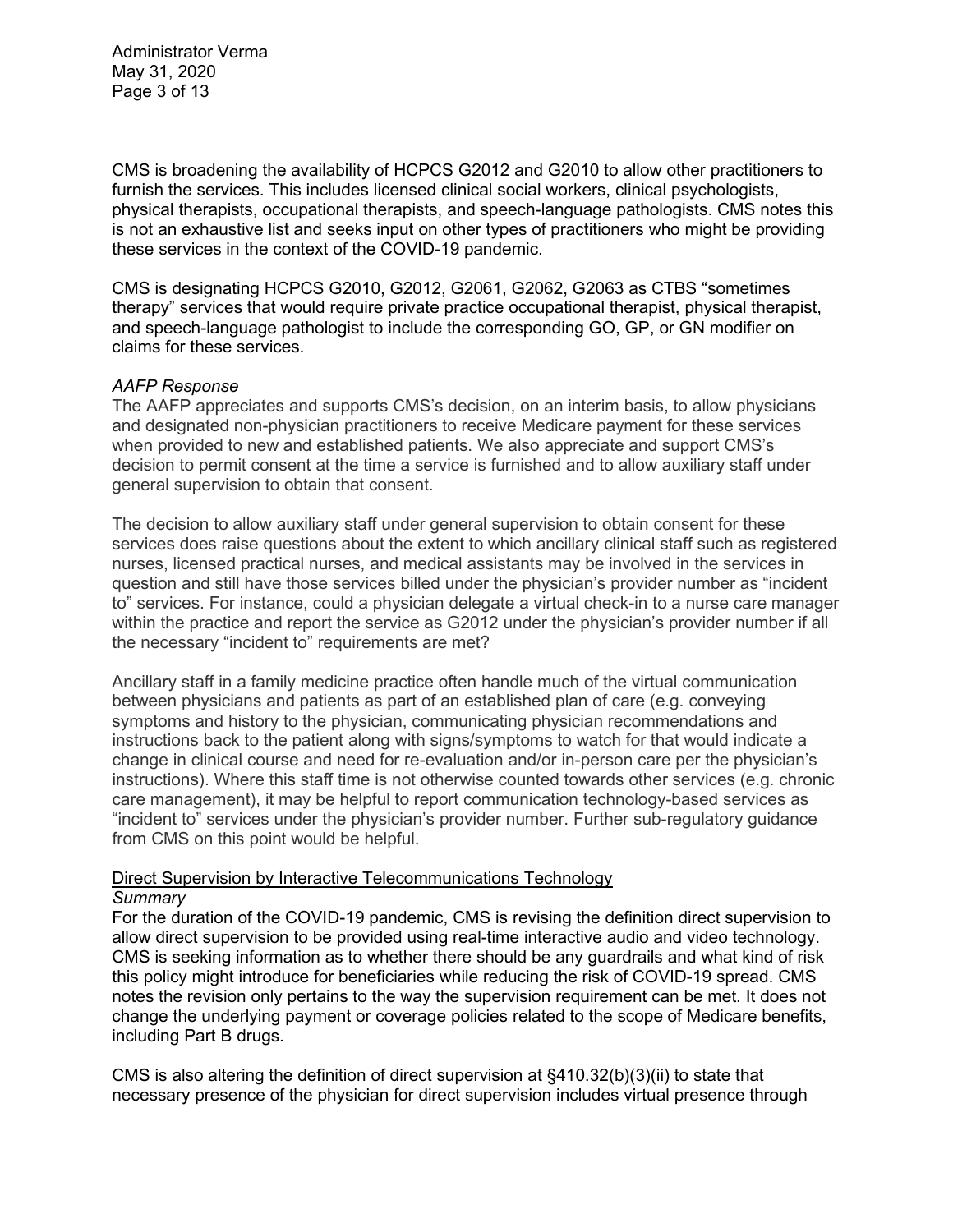Administrator Verma May 31, 2020 Page 4 of 13

audio/video real-time communications technology when use of such technology is indicated to reduce exposure risks for the beneficiary or health care provider.

# *AAFP Response*

The AAFP supports these relaxations in direct supervision and would encourage CMS to continue this policy permanently. This change will improve patients' access to care by allowing the resident and teaching physician to be in separate locations.

# Rural Health Clinics (RHCs) and Federally Qualified Health Centers (FQHCs)

# *Summary*

CMS is expanding the services that can be included in the payment for HCPCS G0071. CMS will update the payment rate to reflect the addition of these services. Specifically, CMS is adding CPT codes:

- 99421 (Online digital evaluation and management service, for an established patient, for up to 7 days, cumulative time during the 7 days; 5-10 minutes),
- 99422 (Online digital evaluation and management service, for an established patient, for up to 7 days, cumulative time during the 7 days; 11-20 minutes), and
- 99423 (Online digital evaluation and management service, for an established patient, for up to 7 days, cumulative time during the 7 days; 21 or more minutes).

The payment rate for G0071 will be the average of the national non-facility payment rates of HCPCS G2012 and G2010 and CPT 99421-99423. The RHC and FQHC face-to-face requirements are waived for these services. These changes are effective for services furnished on or after March 1, 2020, and throughout the duration of the COVID-19 pandemic.

CMS is finalizing the virtual communication services that are billable using HCPCS G0071 will be available to new patients that have not been seen in the RHC or FQHC within the previous 12 months. Where obtaining prior beneficiary consent would interfere with the timely provision of these services, or the timely provision of the monthly care management services, CMS will allow consent to be obtained when the services are furnished. Consent must be obtained before the services are billed. Consent may be obtained by staff under the general supervision of the RHC or FQHC practitioner for the virtual communication service and monthly care management codes. These provisions are effective for the duration of the COVID-19 pandemic.

# *AAFP Response*

The AAFP fully supports expanding payment to RHCs and FQHCs as finalized.

# Application of Teaching Physician and Moonlighting Regulations During the PHE *Summary*

Under usual rules, Medicare payment is made for services by a teaching physician involving residents *only* if the physician is physically present for the service or procedure.

During the COVID-19 pandemic and in order to allow teaching hospitals to maximize their workforce and minimize provider exposure to the virus, CMS is relaxing this requirement to allow teaching physicians to provide services with medical residents virtually through audio/video real-time communications technology. In other words, the teaching physician must provide supervision either with physical presence or be present through interactive telecommunications technology during the key portion of the service.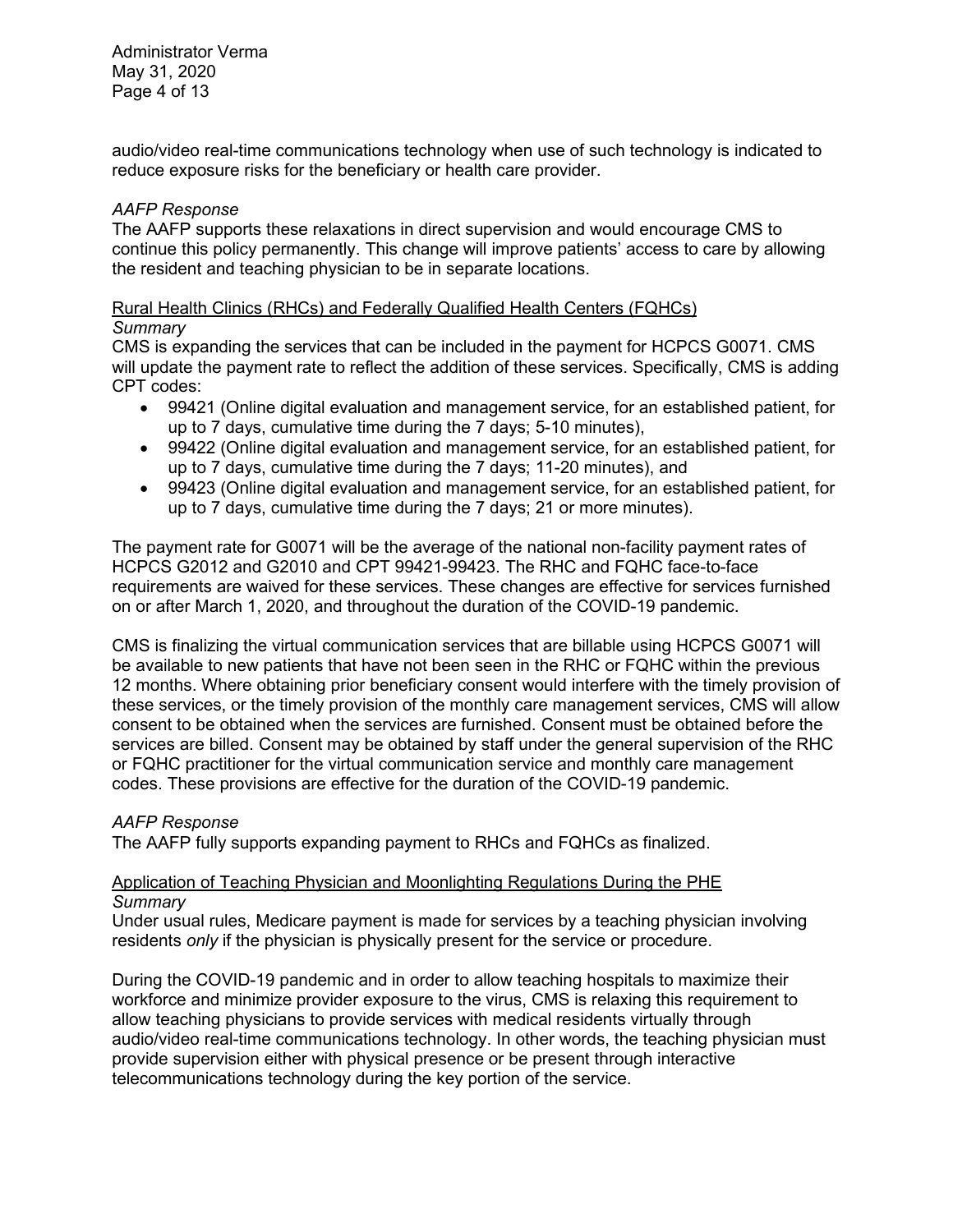Administrator Verma May 31, 2020 Page 5 of 13

This does not apply in the case of surgical, high risk, interventional, or other complex procedures, services performed through an endoscope, and anesthesia services.

Furthermore, during this pandemic, CMS will allow all levels of an office/outpatient E/M service provided in primary care centers to be provided under direct supervision of the teaching physician by interactive telecommunications technology. The use of real-time, audio and video telecommunications technology allows for the teaching physician to interact with the resident through virtual means while the resident is furnishing services via telecommunications technology, and thus, would meet the requirement for teaching physician presence for office/outpatient E/M services furnished in primary care centers. This includes situations when the resident is furnishing these services while in quarantine under direct supervision of the teaching physician by interactive telecommunications technology.

Teaching physicians may continue to exercise their clinical judgment to decide whether it is appropriate to utilize these flexibilities in furnishing their services involving residents.

CMS seeks comments on the appropriateness of direct supervision by interactive telecommunications technology, with consideration of balance of risk that might be introduced for beneficiaries with reducing exposure risk and the increased spread of the disease.

For licensed resident physicians, CMS is temporarily allowing separately billable "moonlighting" physicians' services performed in the inpatient setting of a hospital in which they have their training program, provided that the services meet the conditions of payment for physicians' services to beneficiaries, the resident is fully licensed to practice medicine, osteopathy, dentistry, or podiatry by the State in which the services are performed, and the services are not performed as part of the approved GME program.

# *AAFP Response*

The AAFP appreciates and supports the decision to allow attending physicians and residents/fellows the ability to communicate over interactive systems by waiving the in-person supervision requirement. We agree this will better allow the healthcare workforce to treat patients.

We also appreciate that CMS, via CMS–5531–IFC, allows the teaching physician to meet the requirement to review the service with the resident, during or immediately after the visit, through virtual or remote means via interactive audio/video real-time communications technology. Doing so would enable the attending physician and residents/fellows to discuss cases at the end of the day to ensure that proper care and guidelines are strenuously followed.

#### Remote Physiologic Monitoring

#### *Summary*

CMS reimburses seven CPT codes in the Remote Physiologic Monitoring (RPM) code family. RPM services are communication technology-based services and, as such, would be billable only for established patients.

Recognizing that allowing RPM services to be furnished only to established patients is an obstacle to delivery of reasonable and necessary care, CMS is temporarily allowing RPM services to be furnished to new patients, as well as to established patients.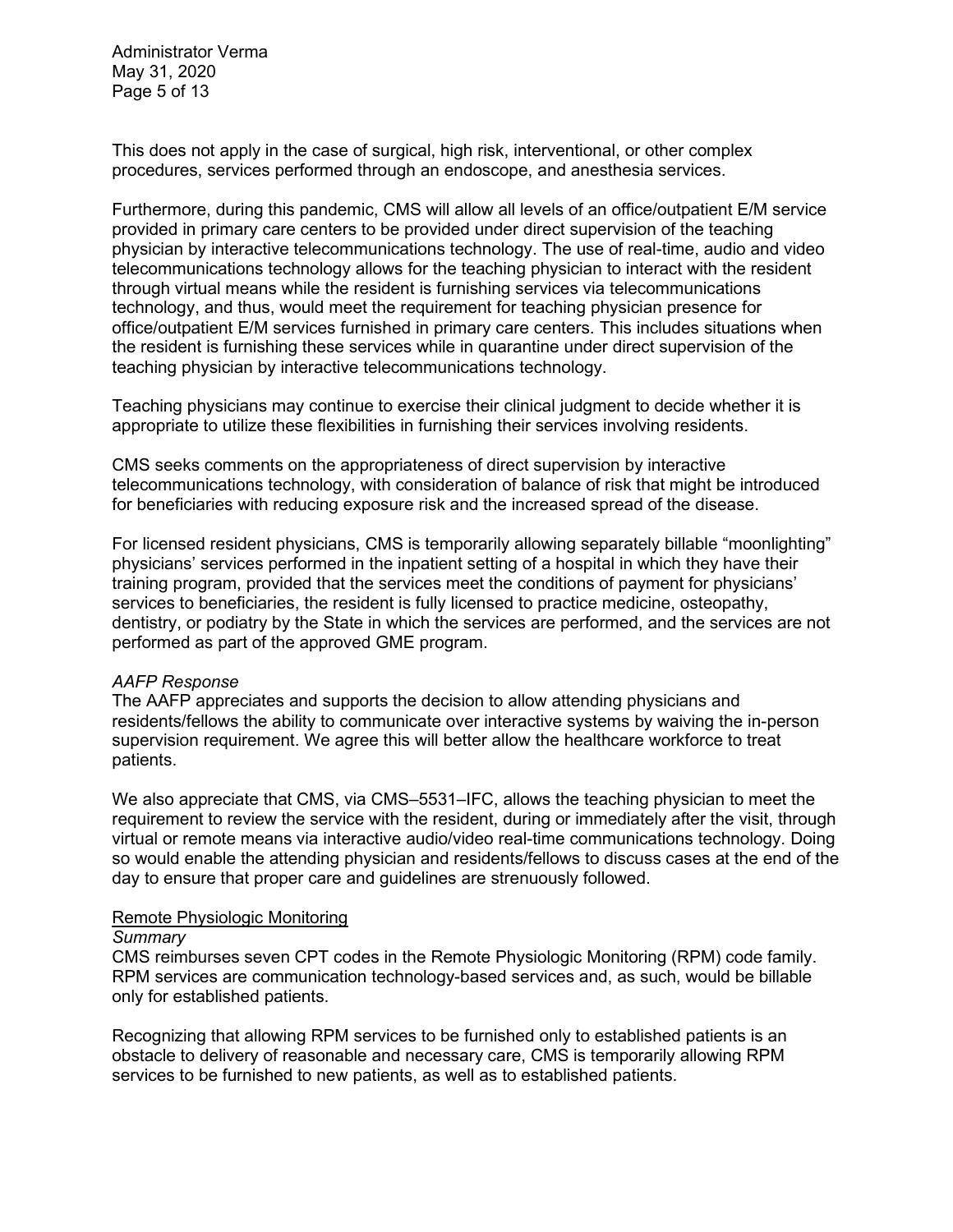Administrator Verma May 31, 2020 Page 6 of 13

CMS previously required verbal consent from a Medicare beneficiary to receive the RPM services and the agency continues to believe that patient consent is important. During the pandemic, CMS will allow consent to receive RPM services can be obtained once annually, including at the time services are furnished. However, CMS suggests the physician or other health care practitioner review consent information with a beneficiary, obtain the beneficiary's verbal consent, and document in the medical record that consent was obtained.

CMS is also clarifying that RPM codes can be used for physiologic monitoring of patients with acute and/or chronic conditions. The typical patient needing RPM services may have a chronic condition. However, RPM can be used for other conditions. For example, RPM services allow a patient with an acute respiratory virus to monitor pulse and oxygen saturation levels using pulse oximetry.

In response to stakeholder concerns, CMS is establishing a policy to allow RPM monitoring services reported to Medicare for periods that are fewer that 16 of 30 days, but no less than two days, as long as the other requirements are met. This policy is only effective for the duration of the COVID-19 PHE and limited to patients with a suspected or confirmed diagnosis of COVID-19.

# *AAFP Response*

The AAFP supports these changes and appreciates CMS addressing the RPM code family in this regulation. During the PHE, we support payment of the RPM codes for new patients as well.

# Telephone Evaluation and Management (E/M) Services

#### *Summary*

In recognition of the difficulties some beneficiaries face in acquiring or utilizing audio-video technology, CMS is finalizing separate payment for telephone E/M services (CPT codes 98966- 98968 and CPT codes 99441-99443). CMS is crosswalking payment for 99441-99442 to 99212- 99214, respectively. While the code descriptors refer to established patients, CMS is extending these services to new and established patients and will not conduct reviews to consider whether the services were provided to established patients. CPT codes 98966-98968 refer to services performed by practitioners who cannot separately bill for E/M services.

# *AAFP Response*

The AAFP is appreciative that CMS took the bold step during the PHE to cover and pay for 99441-99443 and to pay for them at a rate on par with established patient office visits of comparable length. This action by CMS supports what we hear from our physicians. Namely, during this crisis, they have been able to conduct successful audio-only telephone visits with patients, in lieu of in-person or telehealth visits, obtaining much the same information and providing comparable care that they would using audio and video capable equipment.

The AAFP encourages CMS to include 99441-99443 in the list of services that count toward HCC scores. HCC scores are playing an increasingly important role in value-based payment programs. Many CMMI models, including Comprehensive Primary Care Plus and Primary Care First, use HCC to risk-adjust population-based payments meant to support innovation in care delivery. Due to the COVID-19 pandemic, it is clear that rapid adoption of alternative visit types that are appropriately reimbursed are critical to ensuring adequate access for patients, sustained health of communities, and viability for primary care practices. Audio-only encounters have been vital during the PHE, especially for the Medicare population. Excluding diagnoses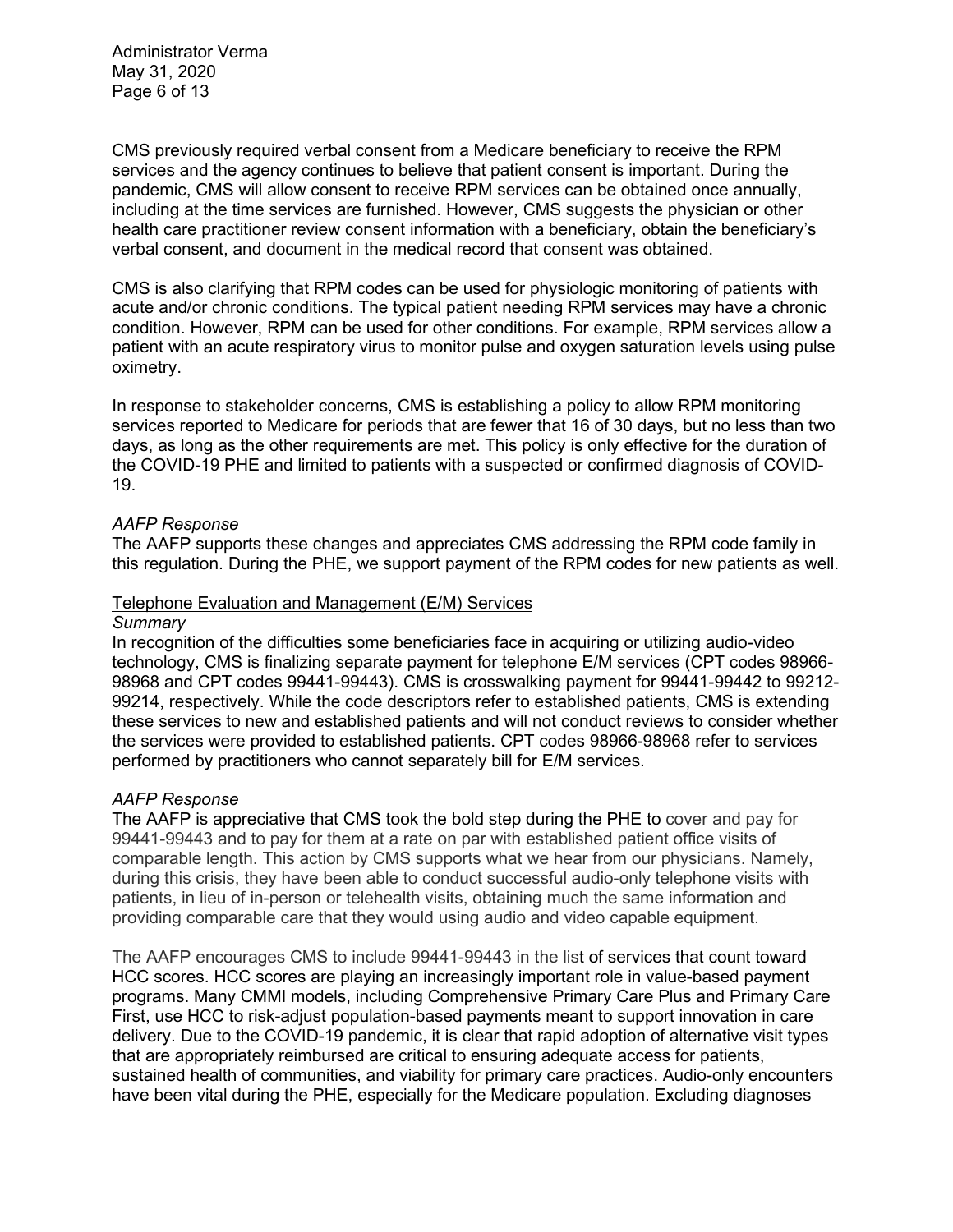Administrator Verma May 31, 2020 Page 7 of 13

captured during these visits may decrease HCC scores. Basing population-based payments on inaccurate HCC scores will negatively impact practices in APMs, including PCF, by providing inadequate payment to support their patients. We urge CMS to address this issue to ensure the value-based payment movement does not lose momentum during the PHE.

# Change to Medicare Shared Savings Program Extreme and Uncontrollable Circumstances **Policy**

#### *Summary*

In response to the COVID-19 pandemic, CMS is providing Accountable Care Organizations (ACOs) an additional month to submit some quality data, but CMS recognizes that may cause problems given how the current extreme and uncontrollable circumstances policy is set up for ACOs that count as APMs. CMS is removing the restriction that prevents the ACO's extreme and uncontrollable circumstances policy from applying to disasters that occur during the quality reporting period if the reporting period is extended. CMS is also reducing the amount of an ACO's shared losses in 2020 to account for the COVID-19 pandemic.

CMS is forgoing the application cycle for a January 1, 2021 start date. ACOs that entered a first or second agreement period with a start date of January 1, 2020, may elect to extend their agreement period for a fourth performance year. The fourth performance year would run from January 1, 2021, to December 31, 2021. ACOs who extend their agreement will be able to remain under their existing historical benchmark for an additional year. Extending the agreement is voluntary. ACOs that do not choose to extend their agreement period will conclude their participation in the program at the expiration of their current agreement period, December 31, 2020.

CMS is allowing ACOs participating in the BASIC track glide path to maintain their current level under the BASIC track for PY 2021. ACOs that select the advancement deferral option will be automatically advanced to the level of the BASIC track's glide path it would have participated in during PY 2022 if it had automatically advanced in 2021.

CMS is clarifying that the months affected by the extreme and uncontrollable circumstance will begin with January 2020, and continue through the end of the PHE, including any subsequent renewals. If the COVID-19 PHE extends for the entirety of CY 2020, all shared losses for PY 2020 will be mitigated for all ACOs participating in performance-based risk tracks. The current PHE has covered four months, meaning shared losses incurred in PY 2020 will be reduced by at least one-third.

CMS is revising its policy and will exclude from Shared Savings Calculations all Parts A and B FFS payment amounts for an episode of care for treatment of COVID-19, triggered by an inpatient service, as specified on Parts A and B claims dates of service during the episode. CMS does not believe treatment for COVID-19 that does not result in an inpatient admission raises the same level of concern in terms of generating unexpected performance year expenditures that would not be appropriately reflected in benchmark calculations.

Many of the services delivered via telehealth are reported using codes that describe "face-toface" services. As such, most primary care services on the approved telehealth services list are already included in the definition of primary care services for the purposes of the SSP assignment methodology. However, codes for virtual services are not currently included in the definition of primary care services for the SSP assignment methodology. CMS is revising the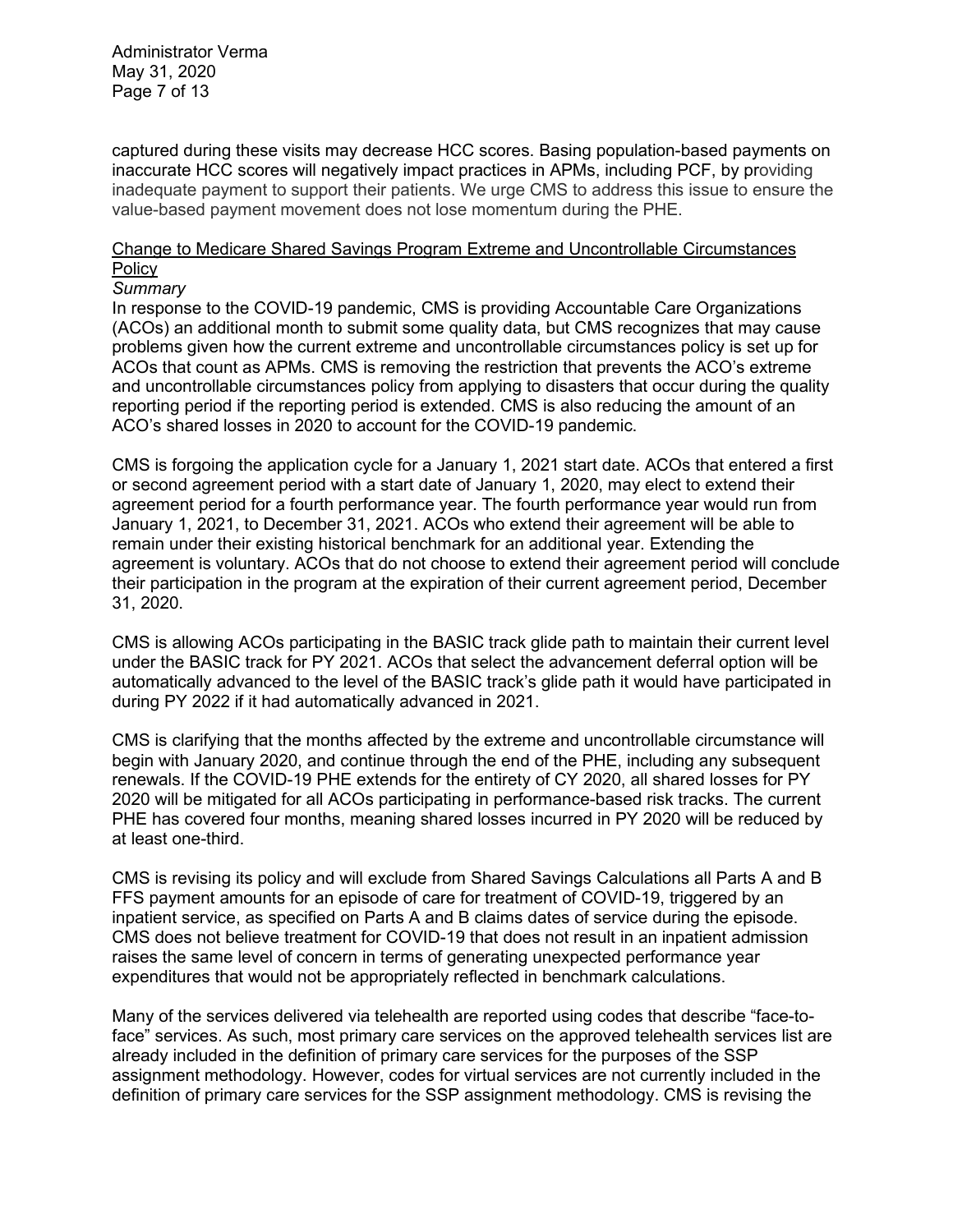Administrator Verma May 31, 2020 Page 8 of 13

definition of primary care services used in the SSP assignment methodology for the 2020 performance year and any subsequent performance year that starts during the PHE to include: HCPCS codes G2010 and G2012, CPT codes 99421-99423, and CPT codes 99441-99443. Evisit HCPCS codes G2061-G2063 and telephone E/M CPT codes 99441-99443 are not included in the definition of primary care services used for assignment as these codes are not furnished by ACO professionals.

# *AAFP Response*

We are appreciative that the IFCs enact the MSSP extreme and uncontrollable circumstances policy. We urge CMS to reconsider forgoing a 2021 application cycle. An alternative would be to extend the application deadlines instead of forgoing the cycle altogether.

The AAFP supports CMS' policy to allow ACOs to extend their current agreement for an additional performance year. We also support allowing ACOs in the BASIC track to remain in their current level for the 2021 performance year. However, we are extremely concerned with CMS' policy to advance the ACO to the level it would have participated in 2022 had it not maintained its 2020 level for the 2021 performance year. ACOs are still in the midst of dealing with the COVID pandemic and a second wave, which may be worse than the first, is still possible. ACOs will be dealing with the effects of the PHE long after the PHE has ended. The full financial impact of COVID-19 will not be known for several years. Assuming an ACO will be prepared to assume downside risk for the first time or assume increased financial risk in 2022 is premature. It is vital that we allow ACOs to remain focused on caring for patients and give them the time to recover financially. Long term viability of ACOs is paramount to access and continuity of care, especially for patients with complex chronic conditions who are at increased risk of contracting COVID-19.

We appreciate the steps CMS is taking to protect ACOs from potential losses. We ask that CMS offer ACOs the option of full protection from losses in exchange for a reduced shared savings rate, no less than 40 percent. The uncertainties associated with the pandemic has made ACOs wary of continuing their participation in the program. To ensure the shift to value-based payment is not hindered, we encourage CMS to offer additional flexibilities. We also ask CMS to extend the deadline for ACOs to exit the program and avoid financial losses to at least October 31, 2020. Without additional time, ACOs may exit the program prematurely.

The AAFP supports CMS' policy to remove expenditures associated with COVID-19 from the benchmarking methodology. We urge CMS to exclude costs for outpatient services associated with a COVID-19 diagnosis, regardless of whether the patient has an inpatient hospital admission. The long-term effects of COVID-19 are unknown. Patients may need ongoing care as they recover, and this care may not be provided in the inpatient setting. We ask that CMS monitor the long-term costs of outpatient care for recovered COVID-19 patients before including these costs in future benchmarking methodologies as to fully assess the total cost of care implications of the disease.

Additionally, patients are postponing or forgoing immunizations, preventive, and chronic care. The lack of or delay of care may result in preventable illnesses or exacerbate chronic conditions, causing worse health outcomes and increased utilization. We ask CMS to ensure these issues are addressed for the current performance year and in future policymaking.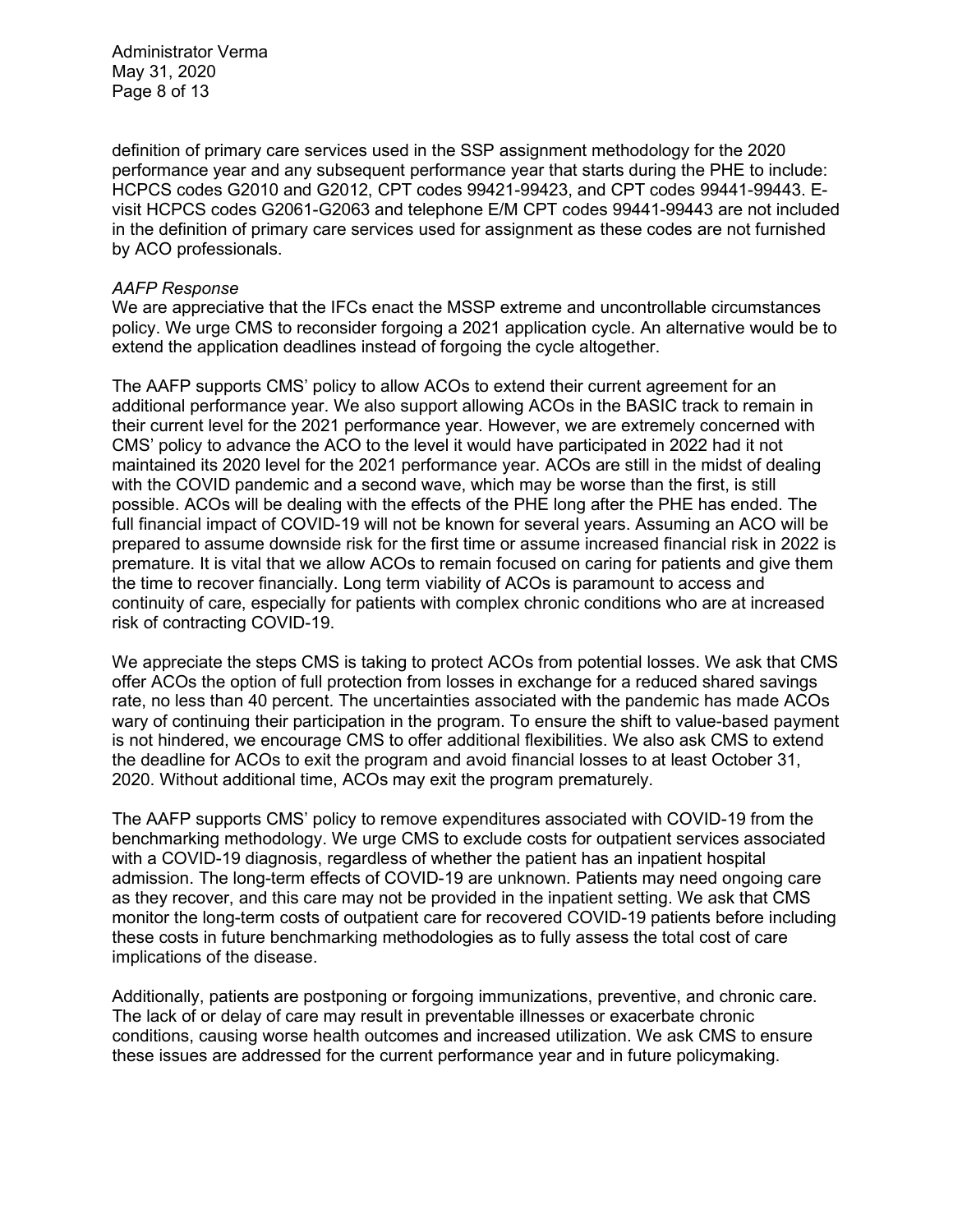Administrator Verma May 31, 2020 Page 9 of 13

# Level Selection for Office/Outpatient E/M Visits When Furnished Via Medicare Telehealth *Summary*

On an interim basis, CMS is revising its policy to specify that the office/outpatient E/M level selection for these services when furnished via telehealth can be based on medical decision making (MDM) or time and to remove any requirements regarding documentation of history and/or physical exam in the medical record. This policy is like the policy that will apply to all office/outpatient E/M services beginning in 2021 under policies finalized in the calendar year 2020 Medicare physician fee schedule final rule.

CMS is maintaining the current definition of MDM and defining time as all the time associated with the E/M on the day of the encounter. CMS notes that currently there are typical times associated with the office/outpatient E/M services. CMS is finalizing those times as what should be met for purposes of level selection.

This policy only applies to office/outpatient visits furnished via Medicare telehealth, and only during the PHE for the COVID-19 pandemic.

# *AAFP Response*

In general, the AAFP endorses this change. It allows physicians a chance to become accustomed to the new rules before they apply to all office visits, whether telehealth or not, in 2021.

In CMS–5531–IFC, CMS addressed a concern raised by the physician community, and the AAFP appreciates this step. The March  $31<sup>st</sup>$  COVID–19 IFC relies on typical times listed in the agency's public use file even when those times do not align with the typical times included in the office/outpatient E/M code descriptors. CMS agreed that discrepancies between times can be confusing, and because the times are being used for the purpose of choosing which level of office/ outpatient E/M CPT code to bill, the times listed in the codes themselves would be most appropriate for the purpose. Therefore, CMS is finalizing on an interim basis, for the duration of the PHE for the COVID–19 pandemic, that the typical times for purposes of level selection for an office/outpatient E/M are the times listed in the CPT code descriptor.

# Counting of Resident Time During the PHE for the COVID-19 Pandemic *Summary*

Current Medicare requirements have specific rules on when a hospital may count a resident for purposes of Medicare direct graduate medical education (DGME) payments or indirect medical education (IME) payments. Currently, if the resident is performing activities with the scope of his/her approved program in his/her own home, or a patient's home, the hospital may not count the resident. A hospital that is paying the resident's salary and fringe benefits for the time that the resident is at home or in a patient's home, but performing duties within the scope of the approved residency program and meets appropriate physician supervision requirements can claim that resident for IME and DGME purposes. This regulation allows medical residents to perform their duties in alternate locations, including their home or a patient's home so long as it meets appropriate physician supervision requirements.

# *AAFP Response*

The AAFP supports this policy change during the PHE.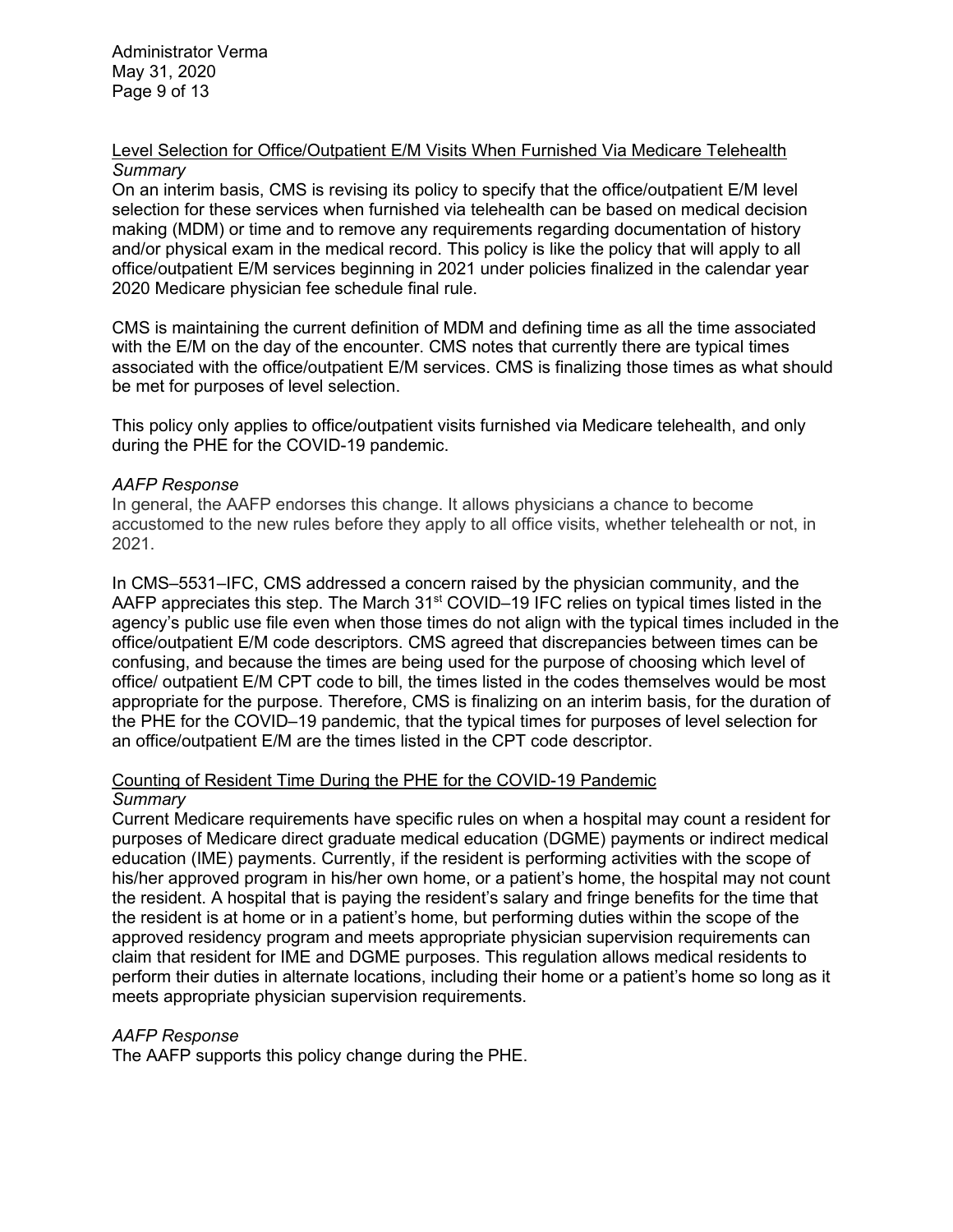Administrator Verma May 31, 2020 Page 10 of 13

# Merit-based Incentive Payment System Updates

# *Summary*

In this regulation, CMS further modified its extreme and uncontrollable circumstances policy by extending the deadline from Dec. 31, 2019 to April 30, 2020 for COVID-19-related hardships. For the 2019 performance period, CMS specified that MIPS data submitted by a physician would be used even if the physician submitted a COVID-19-related hardship exception application.

CMS added a new improvement activity for the 2020 performance period related to COVID-19 pandemic. This improvement activity promotes participation in a COVID-19 clinical trial utilizing a drug or biological product. To receive credit for this clinical improvement activity, physicians must report findings through an open source clinical data repository or clinical data registry.

# *AAFP Response*

The AAFP agrees with applying the extreme and uncontrollable circumstances policy to the 2019 performance year. The AAFP urges CMS to apply the extreme and uncontrollable circumstances policy to the 2020 performance year. We ask that CMS issue this guidance as soon as possible. The uncertainty regarding the 2020 performance year is a distraction to practices. Additionally, we encourage CMS to work with stakeholders to assess the long-term impacts of COVID-19 on quality measures and benchmarks and utilization.

# Advance Payments to Suppliers Furnishing Items and Services under Part B *Summary*

To be more responsive to situations in which Part B suppliers could request advance payments from CMS, the agency modified its existing advance payments rules. Prior to the PHE, CMS limited advance payments to situations in which a CMS contractor was unable to process claims within established time limits.

Due to the pandemic and the inability to project the impact it may have in the future on CMS' abilities to ensure timely payment and the potential challenges for suppliers to prepare and submit claims to CMS contractors, CMS revised its policy to expand the circumstances under which it could make such conditional payments and specifically address emergency situations in which it will be able to make advance payments. Additionally, prior rules limited CMS to no more than 80 percent of the anticipated payment for that claim based upon the historical assigned claims payment data for claims paid to the supplier. CMS increased this limit to 100 percent of the anticipated payment for that claim based upon the historical assigned claims payment data for claims paid to the supplier.

Finally, CMS added a criterion specifying that suppliers in bankruptcy would not be eligible to receive advance payment.

# *AAFP Response*

The AAFP thanks the agency for increasing the payment limit from 80% to 100% and for making advance payments more readily available to physicians. Those payments were helpful to frontline physicians facing cash-flow difficulties in the midst of the pandemic.

We were deeply disappointed CMS subsequently chose to suspend the program on April 26, 2020. The AAFP urges CMS to immediately reopen the opportunity, for at least the duration of the PHE, in order to provide immediate financial relief to physicians. Through regulatory or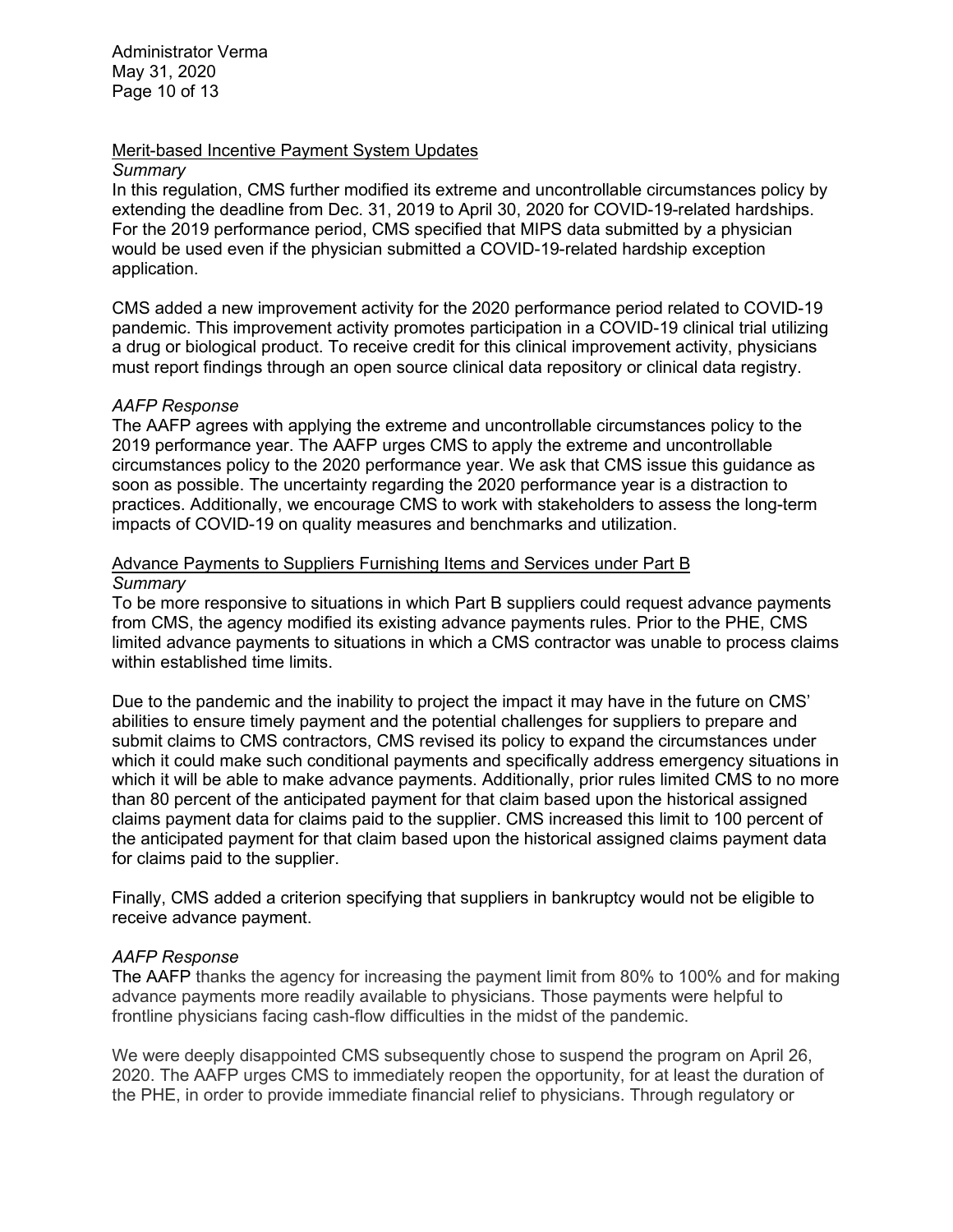Administrator Verma May 31, 2020 Page 11 of 13

legislative actions, we also support the following policy changes to the Medicare Accelerated and Advance Payment Program:

- Postponement of the recoupment of disbursed funds until 365 days after the advance payment has been issued to a physician practice;
- Reduction of the per claim recoupment amount from 100% to 25%;
- Extension of the repayment period for physicians to two years;
- Reduction of the existing 10.25% interest rate accruing during the extended payment period to 1%; and
- Treatment of the payments through this program as if they were made from the General Fund of the U.S. Treasury.

These policy changes will support the efforts of practices to stay open throughout the length of the COVID-19 PHE and strengthen their ability to deliver services under a significantly impacted and altered environment. As the public gradually returns to physician offices to seek care, it is hoped that practices will reach their previous levels of service. The additional time before recoupment begins and the reduction in the amount recouped per claim will allow for a smoother transition for many practices. We appreciate that these policies would allow the practices to rebuild their volume of services by stabilizing their cash flow and revenues instead of dramatically recouping 100% of their Medicare claims.

The reduction of the interest rate for the Accelerated and Advance Payment Program will also afford physician practices additional relief. Physician practices will undoubtedly have to invest in additional telehealth and practice operation measures stemming from COVID-19, and the current 10.25% interest rate on funds would be just another impediment to implementing these much-needed adaptations. We are encouraged that the current interest rates are deemed by many as excessive under these circumstances and believe the lower rate is much more workable.

Lastly, during this unprecedented pandemic, we believe it is important to assure that any federal payment program does not adversely impact the Medicare Trust Fund or related indexes for calculating health care expenditures. Therefore, the AAFP supports the consideration of the payments from the Accelerated and Advance Payment Program being treated as a payment from the U.S. Treasury General Fund and not punitive against the Medicare program.

# **Scope of Practice**

# *Summary*

CMS seeks comments in identifying additional Medicare regulations which contain more restrictive supervision requirements than existing state scope of practice laws, or which limit health professionals from practicing at the top of their license.

# *AAFP Response*

As the pandemic continues to spread and more Americans become infected with the COVID-19 virus, it is imperative that our health care system be positioned to provide care in the most appropriate and timely manner. The AAFP strongly believes that care should be led by a physician. The AAFP opposes any regulation that undermines the physician-led team-based care models that have proven to be most effective in improving quality, efficiency, and most importantly, patient health. The AAFP believes that health professionals should work collaboratively as clinically integrated teams in the best interest of patients. Physician-led team-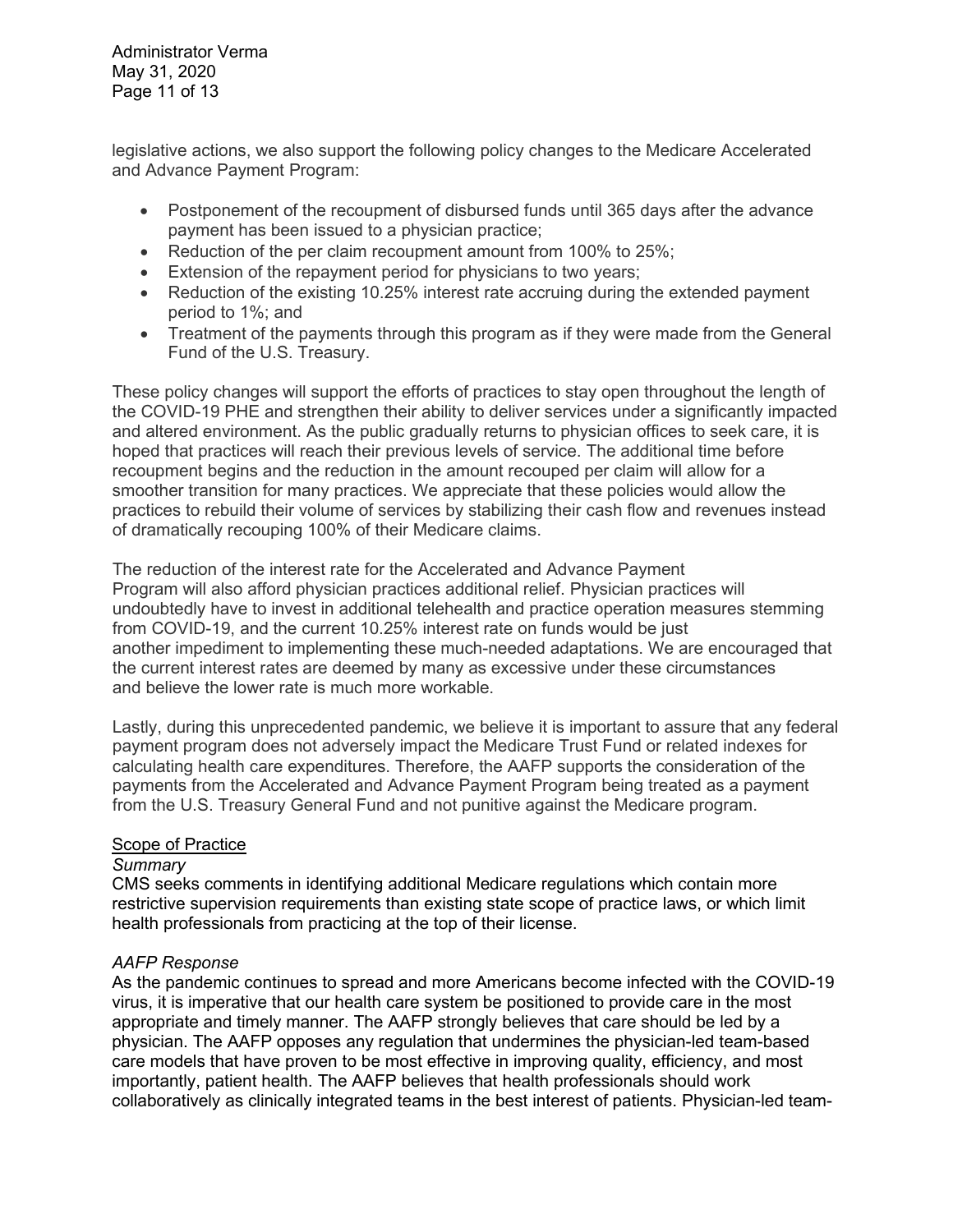Administrator Verma May 31, 2020 Page 12 of 13

based care addresses patients' needs for high quality, accessible health care and reflects the skills, training and abilities of each of the health care team members to the full extent of their state-based licenses. Furthermore, family physicians are particularly qualified to lead the health care team because they possess distinctive skills, training, experience and knowledge that allow them to provide comprehensive medical care, health maintenance, and preventative services for a range of medical and behavioral health issues.

# Modified Requirements for Ordering COVID–19 Diagnostic Laboratory Tests

# *Summary*

CMS states they are amending regulation to remove the requirement that certain diagnostic tests be covered only when ordered by a treating physician or NPP. Under the interim COVID-19 PHE policy, COVID tests, Influenza and RSV, may be covered when ordered by any HCP authorized to do so under state law. CMS proposes to allow Medicare coverage for COVID-19, influenza and respiratory syncytial virus testing when ordered for any health care provider under state law.

# *AAFP Response*

We encourage CMS to require labs to report the test results to both the primary care physician and patient.

# Requirements for Opioid Treatment Programs (OTP)

# *Summary*

In the 2020 final Medicare physician fee schedule, CMS finalized allowing the use of interactive two-way audio/video communication technology to furnish the counseling and therapy portions of the weekly bundle of services furnished by OTPs. Due to the COVID-19 pandemic and because interactive audio-video communication technology may not be available to all beneficiaries, CMS is allowing the therapy and counseling portions of the weekly bundles, as well as the add-on code for additional counseling or therapy, to be furnished using audio-only telephone calls if beneficiaries do not have access to two-way audio/video communications technology, provided all other applicable requirements are met. CMS discusses that this change is necessary to ensure that beneficiaries with opioid use disorders can continue to receive these important services during the current PHE.

In light of the PHE for the COVID–19 pandemic, CMS proposes to revise on an interim final basis to allow opioid treatment programs (OTPs) to periodically assess patients via two-way interactive audio-video communication technology. If the beneficiary does not have access to two-way audio-video communications technology, the periodic assessments may be furnished using audio-only telephone calls rather than via two-way interactive audio-video communication technology, provided all other applicable requirements are met.

# *AAFP Response*

The AAFP supports efforts to address opioid use disorder and we agree that telehealth can play an important role in treating and coordinating care for beneficiaries with opioid use disorders. Expanding the range of approved platforms to include telephone audio only encounters will help ensure patients are receiving the care they need and prevent unnecessary morbidity and mortality during this pandemic.